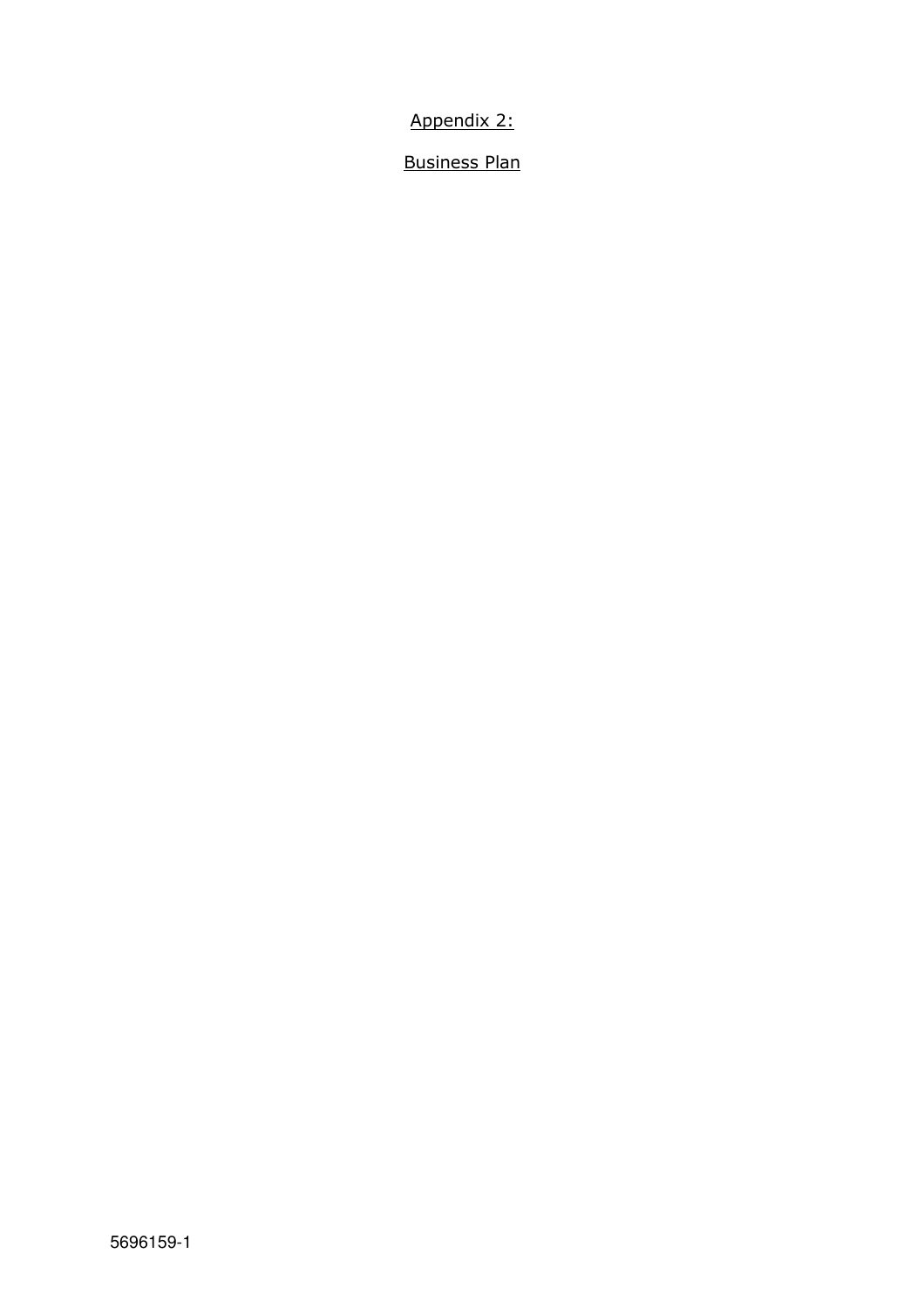# **Maidstone Property Holdings Business Plan**

### **Contents**

- 1. Vision
- 2. Purpose
- 3. MPH Values
- 4. Governance Arrangements
- 5. MPH Structure
- 6. Financial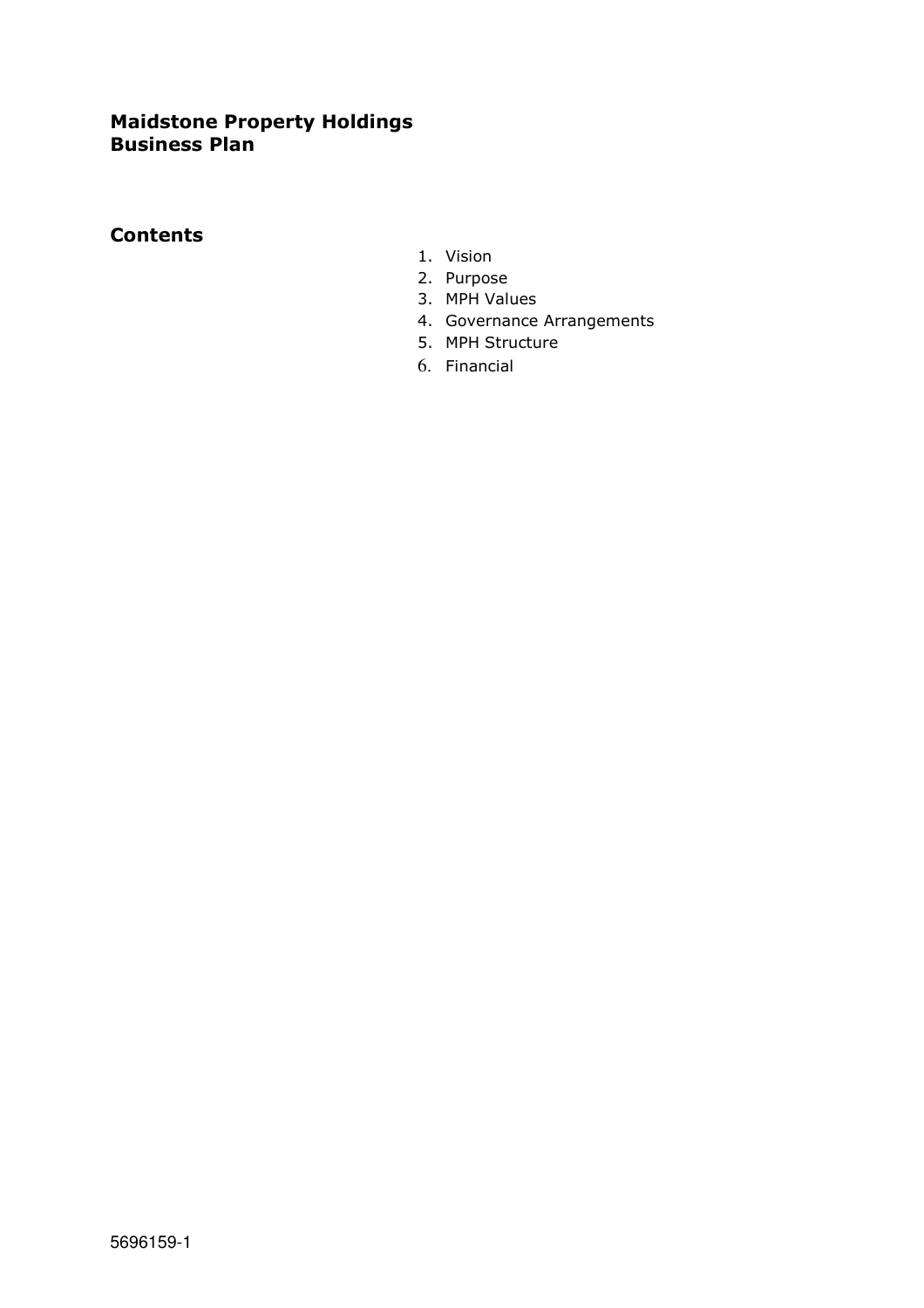### **1. VISION**

- 1.1.1 In adopting this Business Plan, Maidstone Property Holdings Limited (MPH) intends to become a significant residential landlord in the private rented sector operating within the Maidstone Borough.
- 1.1.2 MPH seeks to maximise commercial returns to the Council as its sole shareholder but also to set new standards in terms of the quality of private rented stock offered and service delivered to residents.

#### **2. PURPOSE**

- 2.1.1 MPH will be a vehicle to:
- 2.1.2 Demonstrate market rented accommodation can provide high quality homes and service that is affordable to its target audience;
- 2.1.3 Provide an alternative solution to enabling a balanced housing market within the Maidstone Borough;
- 2.1.4 Develop innovative models that champion quality;
- 2.1.5 Generate a sustainable income stream for the Council that will contribute towards the delivery of public services for the benefit of Maidstone's community;
- 2.1.6 Regenerate brownfield and smaller sites that may not be attractive to volume house builders;
- 2.1.7 Stimulate local economic growth through job creation and supporting local businesses during the construction and management of its assets;

# **3. MPH VALUES**

- Giving best value for agreed quality.
- Never compromise on the health and safety of our customers and staff.
- Openness, transparency, trust and integrity for all customer relationships.
- Be accountable for our conduct and decisions.
- Offering continuous operational improvements.
- To manage all resources in a responsible, efficient and effective manner.
- Being environmentally aware Eco friendly solutions.
- Committed to sourcing local services, where possible.

#### **4. GOVERNANCE ARRANGEMENTS**

4.1.1 MPH was incorporated on  $11<sup>th</sup>$  September 2016 with the intention of establishing a Local Authority Trading Company (LATC). The Council's Medium Term Financial Strategy (MTFS) has an overarching objective of relying on self-generated resources. MPH is part of the solution to achieving this aim, whilst further benefiting our residents by providing high quality homes and housing management services.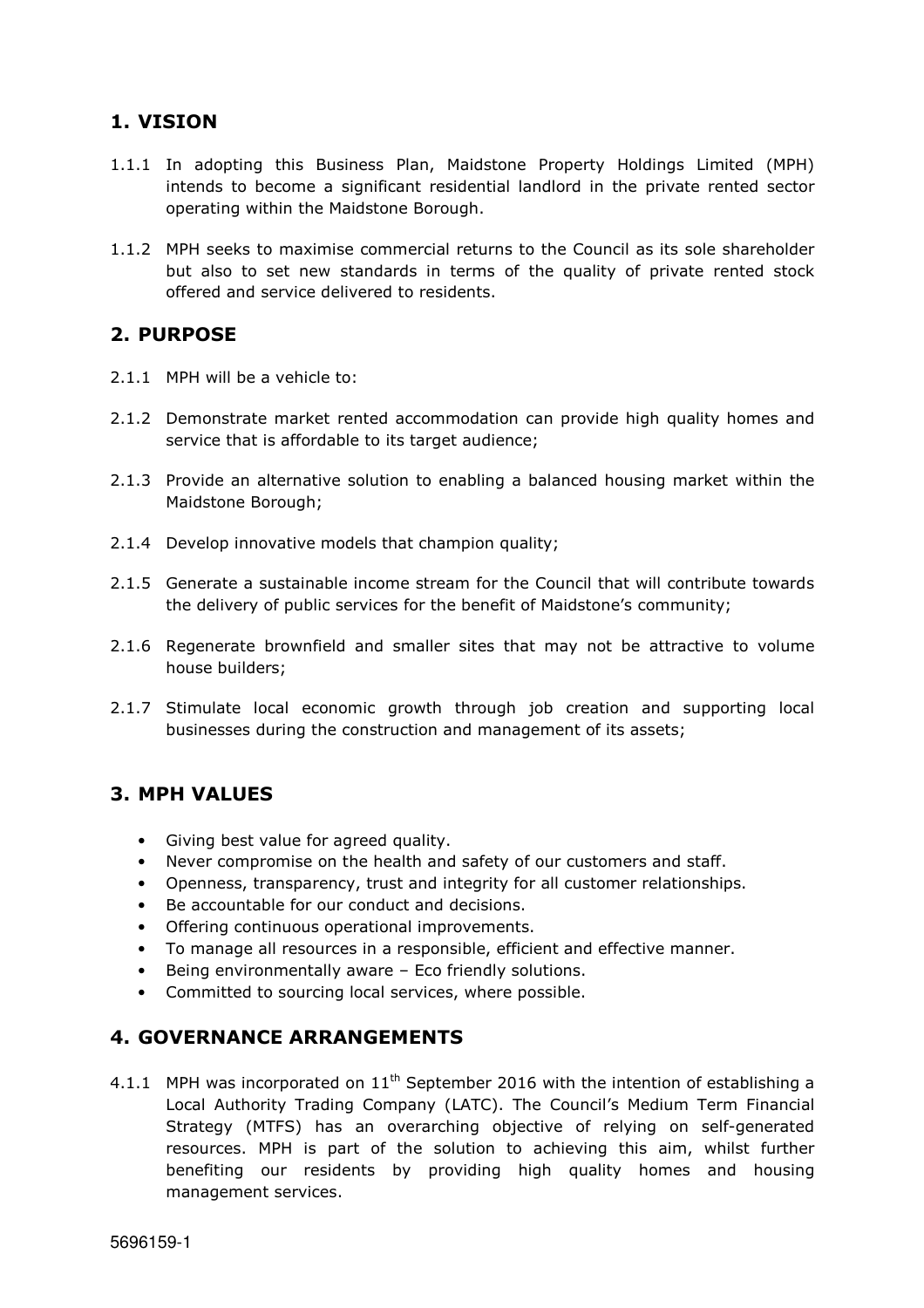- 4.1.2 The Council is legally able to establish a wholly owned trading company. The Council is the sole shareholder and all shareholder decision making is undertaken through the Council's Policy & Resources Committee or delegated to the Council's Director of Finance and Business Improvement (who will also be the corporate representative on behalf of the Council at any general meeting).
- 4.1.3 The governance arrangements between the Council and MPH are set out in the Articles of Association and the Operational Agreement that they have entered into.
- 4.1.4 This Business Plan will be delivered in full compliance with the governance requirements set out by the Council. MPH will seek to maintain and enhance MBC's reputation and brand for high standards.
- 4.1.5 MPH will establish and maintain an effective service and financial performance management reporting system, which will include transparent and regular reporting to the MPH Board of Directors and the Council's Policy & Resources Committee.
- 4.1.6 MPH is a company limited by shares. MPH is a commercial company that does not exist to provide services back to the Council. MPH is a responsible residential landlord of wholly commercial character. It is established to meet needs in the general interest having a commercial or industrial character. Notwithstanding its public sector ownership, MPH is not a contracting authority under public procurement law.
- 4.1.7 MPH will be subject to the audit and inspection by the Council and its auditors.

#### **5. MPH STRUCTURE**

- 5.1.1 Strong and transparent governance of MPH is critical to success to ensure that the strategic objectives, commercialism and on-going performance required by MPH's Board of Directors and this Business Plan are achieved.
- 5.1.2 The MPH Board of Directors shall comprise:
- 5.1.3 At least four Directors appointed by the Council, one of whom will be an appropriate officer drawn from the Mid Kent Legal Services team. The Directors will appoint a Chair for the MPH Board from within their number.
- 5.1.4 The MPH Board of Directors will appoint an officer to carry out company secretarial duties from within the Council's Democratic Services Team. Additional support for MPH will be provided by the Council's support services upon request.
- 5.1.5 The MPH Board of Directors will be responsible for day to day operations. Each Director shall be able to make decisions on behalf of MPH to ensure its proper and legal functions are discharged, where this has a monetary value of up to  $£20,000$ .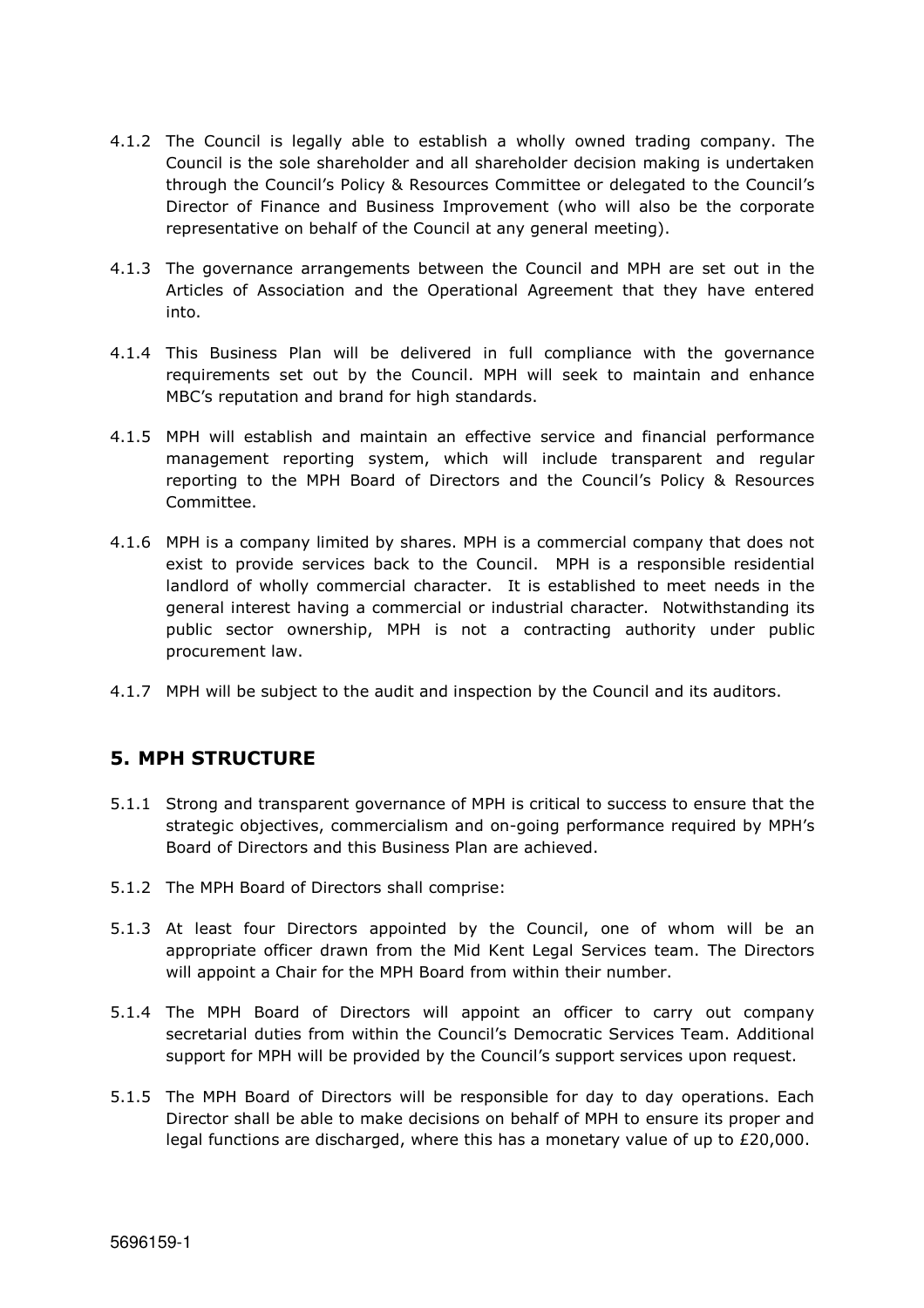- 5.1.6 Decisions likely to incur a value in excess of £20,000 and below £100,000 must be approved by at least two Directors. Decisions with a value higher than £100,000 must be agreed by the full MPH Board of Directors.
- 5.1.7 Substantial or significant changes to the operation of MPH and/or this Business Plan must be approved by the Council as shareholder.
- 5.1.8 MPH may enter into contract or agreement with third parties in order to ensure the purpose of MPH, as detailed in this Business Plan, is achieved.

# **6. FINANCIAL**

- 6.1.1 The Council will make up to £35,000,000 (thirty five million pounds) available in order to deliver private market rental units over a five-year period expiring 2024. The final decision on the amount of funding and the form this takes will be made by the Council. This will not preclude MPH from sourcing funding externally if appropriate and where the requisite authority of the Council as Shareholder is obtained. The investment assumes an average amount of £200,000 per property. This is in addition to the first tranche of properties acquired by MPH, being 20 residential units at Granada House but includes Lenworth House.
- 6.1.2 The PRS portfolio that MPH operates will be acquired and/ordeveloped by the Council. The acquisition or development will be funded by the Council. The Council will retain the freehold interest in the entire portfolio but let the properties to MPH on a long term fully repairing lease on commercial terms. MPH will then, in accordance with this Business Plan, determine the way in which the properties are managed.
- 6.1.3 Therefore, assuming that the £35m portfolio were to generate a 6% gross return, the MPH income/turnover will eventually rise to as much as  $£2.1m$  per annum.
- 6.1.4 The financial ambition therefore for MPH will be to generate a modest profit rent each year, in terms of the following;
- 6.1.5 Rental income received from tenants, less;
- 6.1.6 Rent payable to the Council;
- 6.1.7 Management;
- 6.1.8 Voids & Bad Debt;
- 6.1.9 Maintenance;
- 6.1.10 All associated overheads.
- 6.1.11 The MPH Board of Directors will target a 5% profit rent on all properties that it agreed to lease from the Council, as a buffer against cost overrun, and as annual profits are banked, and reserves accrue, these monies may be returned to the Council as a dividend, or utilised for investment in housing management infrastructure and systems.